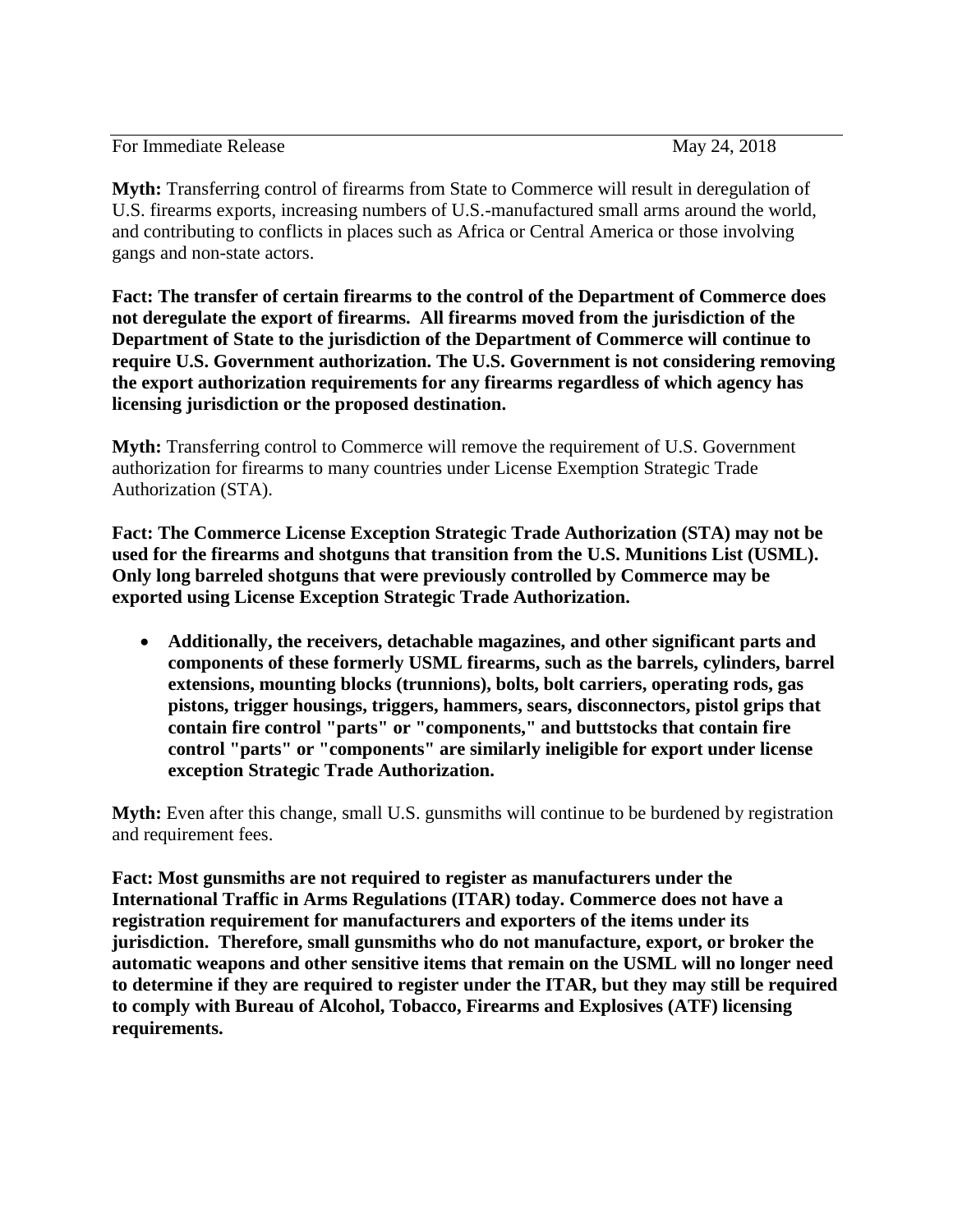- **This reform will help to clarify what is controlled on which list, ending jurisdictional confusion and making it easier for exporters, especially small businesses, to comply with U.S. export controls.**
- **For those items moved from the U.S. Munitions List (USML) to the Commerce Control List (CCL), the export licensing requirements and process implemented by the Department of Commerce will be calibrated both to the sensitivity of the item and the proposed destination.**
- **As a result, foreign manufacturers will enjoy a greater opportunity to source from small U.S. companies. This is good for: U.S. manufacturing, the defense industrial base, security of supply to the U.S. military, and interoperability with allies, to name but a few benefits.**
- **As part of the recent reforms to our export control system, the end-user screening lists maintained by State, Commerce, and the Treasury have all been compiled into a single list in one place: [www.export.gov/ecr/eg\\_main\\_023148.asp.](http://www.export.gov/ecr/eg_main_023148.asp) This single list has almost 8,000 line items. As a result, those companies that cannot afford to hire a screening service or read Federal Register notices every day can self-screen their sales orders to make sure they do not inadvertently send their products to a prohibited recipient. In 2013, the average number of monthly downloads of the consolidated list was 34,000. Upgrades made in November 2014, including a new "fuzzy logic" search tool added in mid-2015 that helps find listed entities without knowing the exact spelling, are resulting in hundreds of thousands of screens per day.**
- **A single application form is in development. When deployed, this form will enable exporters to apply for licenses from any participating export control agency from the same starting point.**

**Myth:** The transfer of items from State Department export control to Commerce Department export control will also change items that are controlled for permanent import.

## **Fact: The State and Commerce Department export control changes do not alter permanent import controls.**

- **The Bureau of Alcohol, Tobacco, Firearms and Explosives (ATF) administers permanent import controls for Arms Export Control Act defense articles on the U.S. Munitions Import List.**
- **The transfer of items to the Commerce Department for export control does not change ATF permanent import controls.**

**Myth:** The licensing of U.S. arms by the Commerce Department will lead to less regulation, resulting in U.S.-origin items being more widely available for use in human rights abuses.